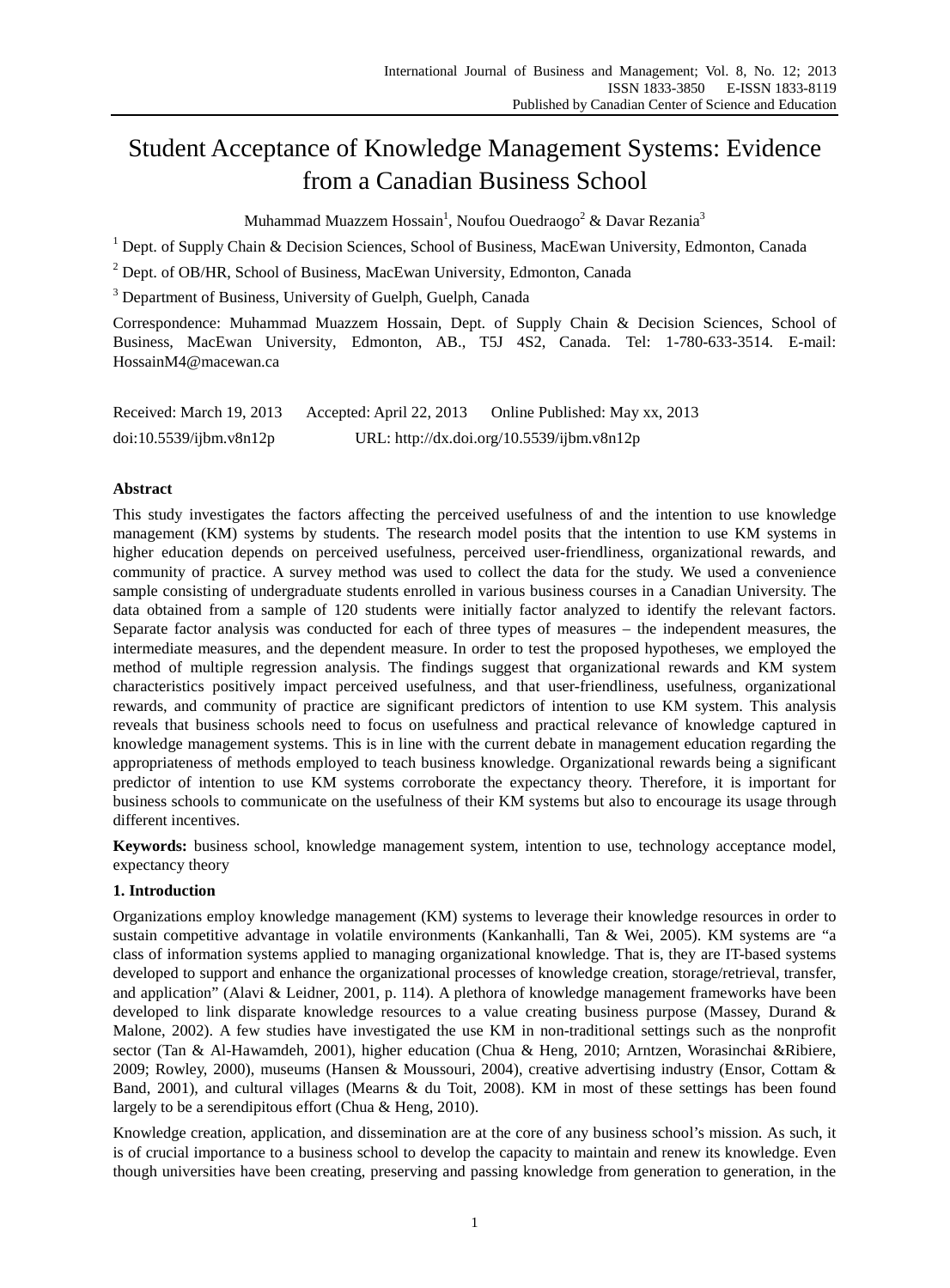contemporary dynamic and complex environment, the scope and content of knowledge have changed dramatically, often as a result of spread of information technology and the Internet. KM is multidisciplinary in nature and embodies three major themes – the technocentric theme, the organizational theme, and the ecological theme (Chua & Heng, 2010). These themes pertain to three major components of a process-oriented KM strategy – technology, process, and people – respectively. The technocentric theme is concerned with the use of technology to enhance knowledge creation and transfer (e.g., Johannessen, Olaisen & Olsen, 2001). The organizational theme deals with how an organization can be designed to promote knowledge processes (e.g., Davenport, De Long & Beers, 1998). The ecological theme of KM strategy focuses on the interaction among people, their identities and the environment (e.g., Wenger & Snyder, 2000; Kimble & Bourdon, 2008). Due to the versatility of KM and its focus on how knowledge is developed and refined in social contexts, KM systems are increasingly gaining recognition as enabling higher education to evolve to a highly interactive and dynamic educational environment (Arntzen *et al*., 2009; Chua & Heng, 2010). In spite of the theoretical potential of using KM systems, the success of these systems depends on its effective use by the users. Thus, in business schools, the acceptance of KM systems by students is a precondition for the realization of KM systems' potentials. Despite a wealth of literature on the ontology of knowledge in business education, our search of large databases, such as EBESCO using search terms such as "knowledge management and business schools" resulted only in a handful of articles pertaining to the use of KM systems in higher education institutions. A review of the literature related to KM suggests that there has been little or no research on the adoption of KM systems by students in business schools. In this study, we investigate the factors that influence the acceptance of and the motivation to use KM systems by Canadian business students by presenting evidence from a business in Western Canada.

The rest of the paper is organized as follows. Next section describes the relevance of knowledge management to business schools of higher education and provides the theoretical foundation of the study. Section 3 presents the research model and the proposed hypotheses. The methodology for the study is discussed in Section 4. The data analysis and results are highlighted in Section 5. Finally, Section 6 sheds light on the discussion, limitations, and future direction of the study.

# **2. Literature Review**

### *2.1 Knowledge Management and Its Relevance to Business Schools*

Despite, or perhaps because of, the steady growth of business programs and business schools, such programs are facing significant discussion around the rigor, practical relevance and the appropriateness of methods they use to prepare business students for their future challenge as managers and leaders of our organizations (Chia, 2005; Donaldson, 2002; Ghoshal, 2005; Leavitt, 1989; Mintzberg & Gosling, 2002; Pfeffer & Fong, 2002; Pfeffer, 2007; Rubin & Dierdorff, 2009). Students are being trained to break and address complex and ambiguous problems in functional silos such as finance, HR, and marketing (Pfeffer & Fong, 2002). This approach to business education might have been sufficient in an era when organizations were organized in terms of functions. However, changes in the business environment have outdated functional organization of work and resulted in other forms of organizational structures (West & Altink, 1996). Such forms include, but are not limited to, organizing in teams (Katzenbach & Smith, 1993), organizing in networks (Pearce, 2004; Pearce, Conger & Locke, 2007), and organizing across customers or processes (Turner, 1999). This change is yet not reflected in management education (Feldman, 2005). Development of abilities for independent critical and adaptive thinking as well as development of interpersonal skills has not been receiving sufficient attention (Boyatzis, 1982; Chia, 2005; Fenwick, 2005). In addition to the above demands relating to the content of management research focus, curriculum, and the teaching methods, business schools are facing increasing life-long learning demands, and the increasing learning needs of adults with nontraditional educational backgrounds (Final Report of the Alberta MLA Committee on Lifelong Learning, 2002; Rezania and Henry, 2010).

At the heart of the discussion lies both the nature and the impact of formal knowledge realized through management research and teaching (Chia, 2005; Chia & Holt, 2008). On one side of the continuum, the acquisition of knowledge and skills is seen as objectively measurable, aggregative, context-independent, and transferable (Trowler, 1996). On the other side of the continuum, knowledge and understanding are viewed as socially constructed by individuals, integrated into their cognitive structures derived from particular experiences and ways of seeing things (Glaser, 1984; Trowler, 1996). This distinction has been manifested in the works of Piaget and Vigotsky (Piaget, 1962). Various terms are used to express the notion of this continuum: Procedural Knowledge (knowledge of formal language or symbolic representations – knowledge of rules, algorithms, and procedures) versus Conceptual or Propositional Knowledge (knowledge rich in relationships and understanding, a connected web of knowledge, a network in which the linking relationships are as prominent as the discrete bits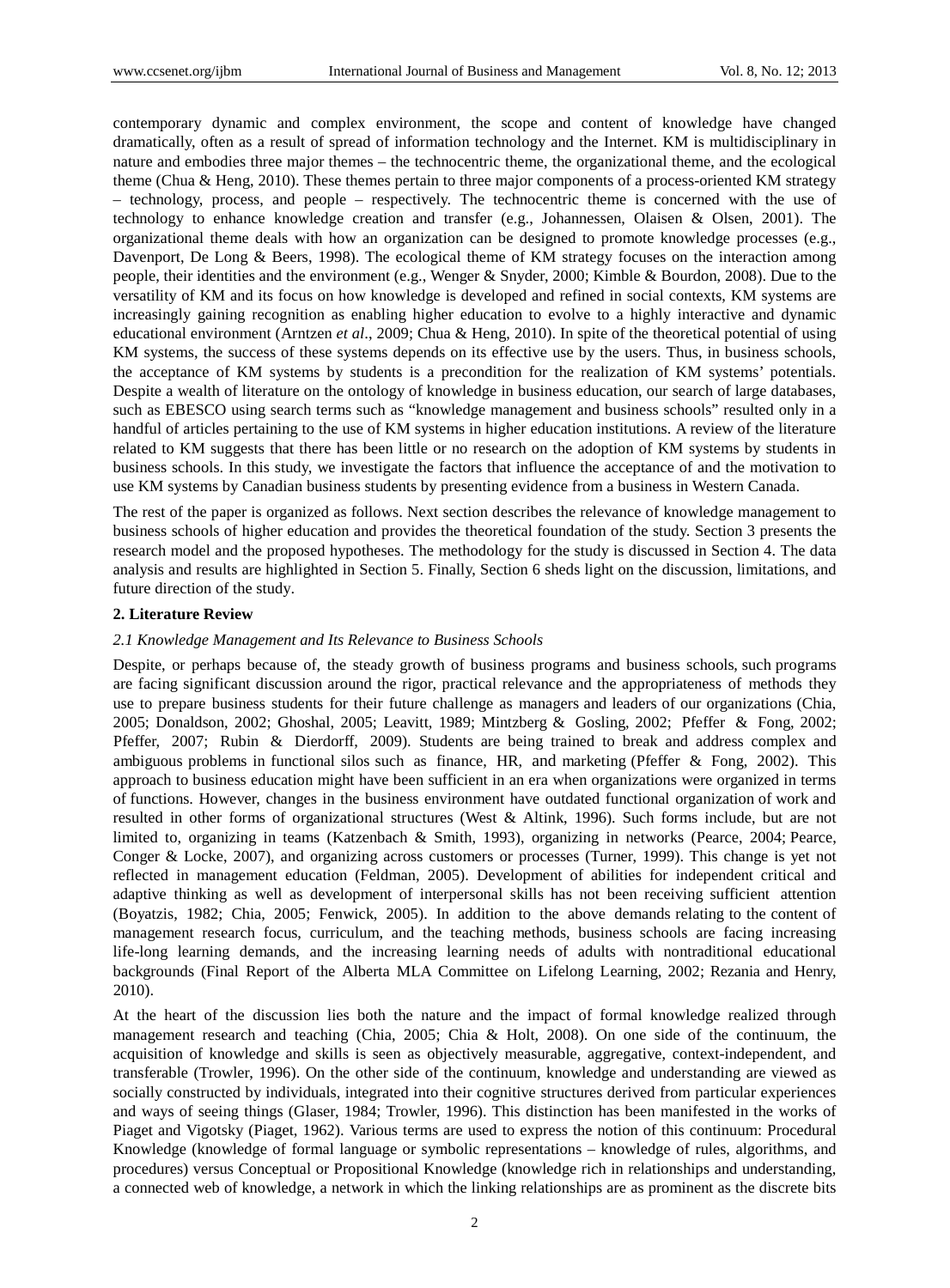of information) (Papert, 1980), or explicit versus tacit knowledge (Polanyi, 1966).

Whatever view we choose, KM systems have a place in business schools, as they comprise four sets of knowledge processes. These processes are: construction, storage and retrieval, distribution, and application (Alavi & Liedner, 2001; Huber, 1991). Our pedagogy is affected by our view of knowledge (Glaser, 1984; Trowler, 1996). The way we organize the curriculum and the teaching methods depends on whether we view knowledge and understanding as socially constructed by individuals, or being independent of individual differences (Badawy, 1976; Dewey, 1896; Martínez, Toyne & Menger, 2000; Palincsar, 1998). Business schools have been focusing on knowledge by representation (Chia & Holt, 2008). However, the workplace requires more relevant knowledge from business graduates (Feldman, 2005; Ghoshal, 2005; Mintzberg & Gosling, 2002). Therefore, business schools face the challenge of creating and disseminating more practical, relevant, and contextual knowledge (Birnik & Billsberry, 2008). Various constituents, including faculty, students, and the companies looking to hire business graduates have their own objectives and expectations (Birnik & Billsberry, 2008). In addition, business schools are faced with the globalization of work and careers, the evolution of society into a knowledge economy (Friga, Bettis, & Sullivan, 2003).

The study of KM systems is relevant in the debate concerning business education because such systems are related to the transfer of knowledge where it is most needed and help organizations in the application of the knowledge (Nonaka & Konno, 1998). KM systems, which are often coupled with quality management initiatives (Lambert & Ouedraogo, 2006), help an organization identify the existing knowledge, skills, and competence, evaluate and codify them and become a learning organization (Argyris & Schön, 1978; Argyris, 1982; Cowan, David & Foray, 2000; Cohendet & Meyer-Krahmer, 2001; Lambert & Lerch, 1999; Bénézech, Lambert, Lerch, Loos-Baroin, 2001; Ouedraogo, 2007). Transferring knowledge from the individual to the whole organization is a challenge (Kim, 1993) and knowledge codification can partially address this challenge. KM systems help to create new knowledge, best practices and competences, through communities of practice (Brown & Duguid, 1991; Cataldo, 2009), mentorship programs, companionship programs, organization-wide suggestions for improvement programs (Cannon & Witherspoon, 2005; Ellis & Davidi, 2005), and orientation and training programs (Lin & Wu, 2005). Business schools may use technology oriented knowledge management like the intranets and other software to share some explicit knowledge and work instructions. This technology approach complements other socially oriented knowledge management practices like communities of practice, mentorship, companionship that are more appropriate in conveying tacit knowledge, competence and talent (Lambert & Ouedraogo, 2007).

### *2.2 Theoretical Foundation*

A review of the extant literature suggests that KM systems have been widely studied in the past several years (e.g., Cortada & Woods, 2000; Gray, 2000; Alavi & Leidner, 2001; Xu & Quaddus, 2005a, 2005b). Xu and Quaddus (2005a, 2005b) have utilized and validated the technology acceptance model for use with the knowledge management systems. They suggest that the spread and use of KM systems depends on a number of factors that includes perceived usefulness and perceived user-friendliness. They also posit that several external factors impact perceived usefulness of KM systems. Within the context of higher education, these external factors can be combined into three factors, namely, individual factors, management support, and KM system characteristics.

Our research model is based on the technology acceptance model (Davis, 1986; Davis, Bagozzi & Warshaw, 1989) combined with the expectancy theory model (Vroom, 1964). According to the technology acceptance model, a technology is more likely to be accepted if an organization and/or an individual perceive that it is usefulness and if the technology is easy to use by them (user-friendliness). Although this model by its own may be sufficient in some circumstances, it is important to stress that organizations also motivate their members to adopt a technology by using different incentives. In the case of a business school, any system use that is rewarded by the organization is more likely to be adopted and used by students. To capture this concept of organizational reward and its importance on the intention to use knowledge management systems, we used the expectancy theory. According to Vroom, motivation is higher when an individual perceives that his/her efforts will result in a performance which is rewarded by the organization and that this reward responds to the individual's needs. With the intent to motivate its members, an organization can reward those who adopt and promote organizational systems to better their performances. Thus, organizational rewards induce the adoption of a system if the system results in performance improvement. The same reasoning applies to students' intention to use knowledge management systems in higher education.

# **3. Reseach Model and Hypotheses**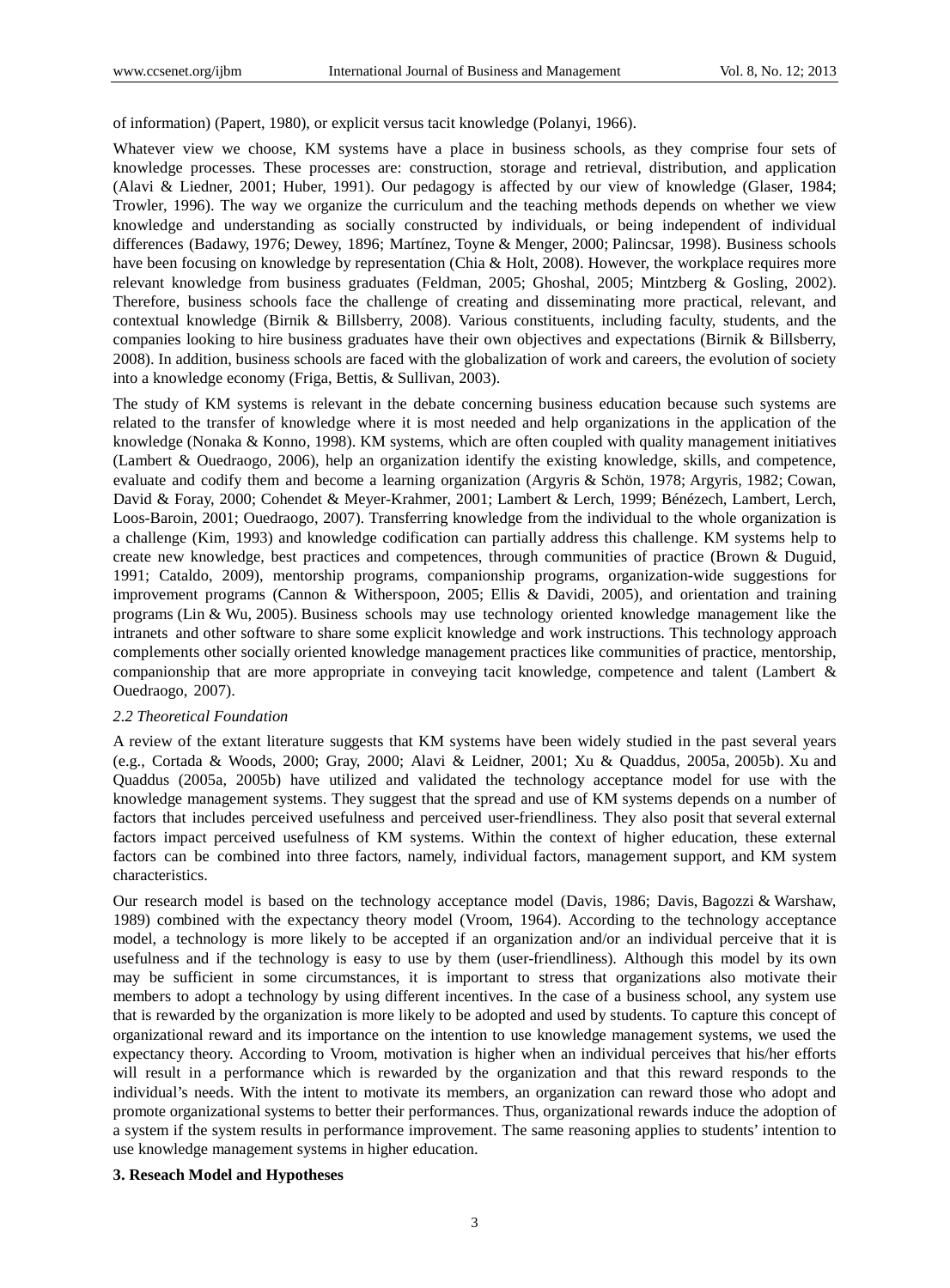Consistent with the theoretical foundation, we propose the research model depicted in Figure 1. The model posits that the intention to use KM system in higher education depends on perceived usefulness, perceived user-friendliness, organizational rewards, and community of practice. Based on the relevant literature in knowledge management systems (e.g., Xu & Quaddus, 2005a, 2005b), we also propose that individual factors, management support, and KM system characteristics have an impact on perceived usefulness. Table 1 summarizes the research constructs for this study.



Figure 1. Factors affecting the usefulness of and intention to use KM system in business schools

| <b>Constructs</b>                | <b>Definition</b>                                                                                                                                                                              | <b>Source</b>                                                                                      |  |  |  |  |
|----------------------------------|------------------------------------------------------------------------------------------------------------------------------------------------------------------------------------------------|----------------------------------------------------------------------------------------------------|--|--|--|--|
| <b>Individual Factors</b>        | Factors such as experience and skills of using<br>KM system, personal innovativeness, positive<br>attitude towards KM system, etc.                                                             | Adapted from Xu and<br>Quaddus (2005a, 2005b)                                                      |  |  |  |  |
| <b>Management Support</b>        | Support students can obtain from management<br>regarding the use of KM system.                                                                                                                 | Adapted from Xu and<br>Quaddus (2005a, 2005b)                                                      |  |  |  |  |
| KM<br>System<br>Characteristics  | Factors such as KM system security, KM<br>Adopted from Xu and<br>Quaddus (2005a, 2005b)<br>system accessibility, KM system providing<br>what students need.                                    |                                                                                                    |  |  |  |  |
| <b>Organizational Rewards</b>    | Organizational incentives to motivate its<br>members based on their performance                                                                                                                | Adapted from Vroom (1964)                                                                          |  |  |  |  |
| Perceived Usefulness             | The extent to which a student believes that<br>using a KM system would provide fitness of<br>performing a task or fulfilling a requirement as<br>of time and place (Hossain & Prybutok, 2008). | Adapted from Davis (1986),<br>Xu and Quaddus (2005a,<br>2005b), and Hossain and<br>Prybutok (2008) |  |  |  |  |
| Perceived<br>User-friendliness   | The extent to which a student believes that<br>using KM system would be comfortable and<br>free of effort.                                                                                     | Adapted from Davis (1986)                                                                          |  |  |  |  |
| Community of Practice            | Shared interests to improve performance by<br>helping each other.                                                                                                                              | Adapted from Lave and<br>Wenger (1991)                                                             |  |  |  |  |
| Intention to<br>Use KM<br>System | The likelihood to use KM system in the future                                                                                                                                                  | Adapted from Hossain and<br>Prybutok (2008)                                                        |  |  |  |  |

### Table 1. Summary of constructs

The factors and variables affecting the usefulness of KM system and the intention to use KM system are presented in the first column of Table 2 and Table 3. Based on the research model presented in Figure 1, we propose the following hypotheses: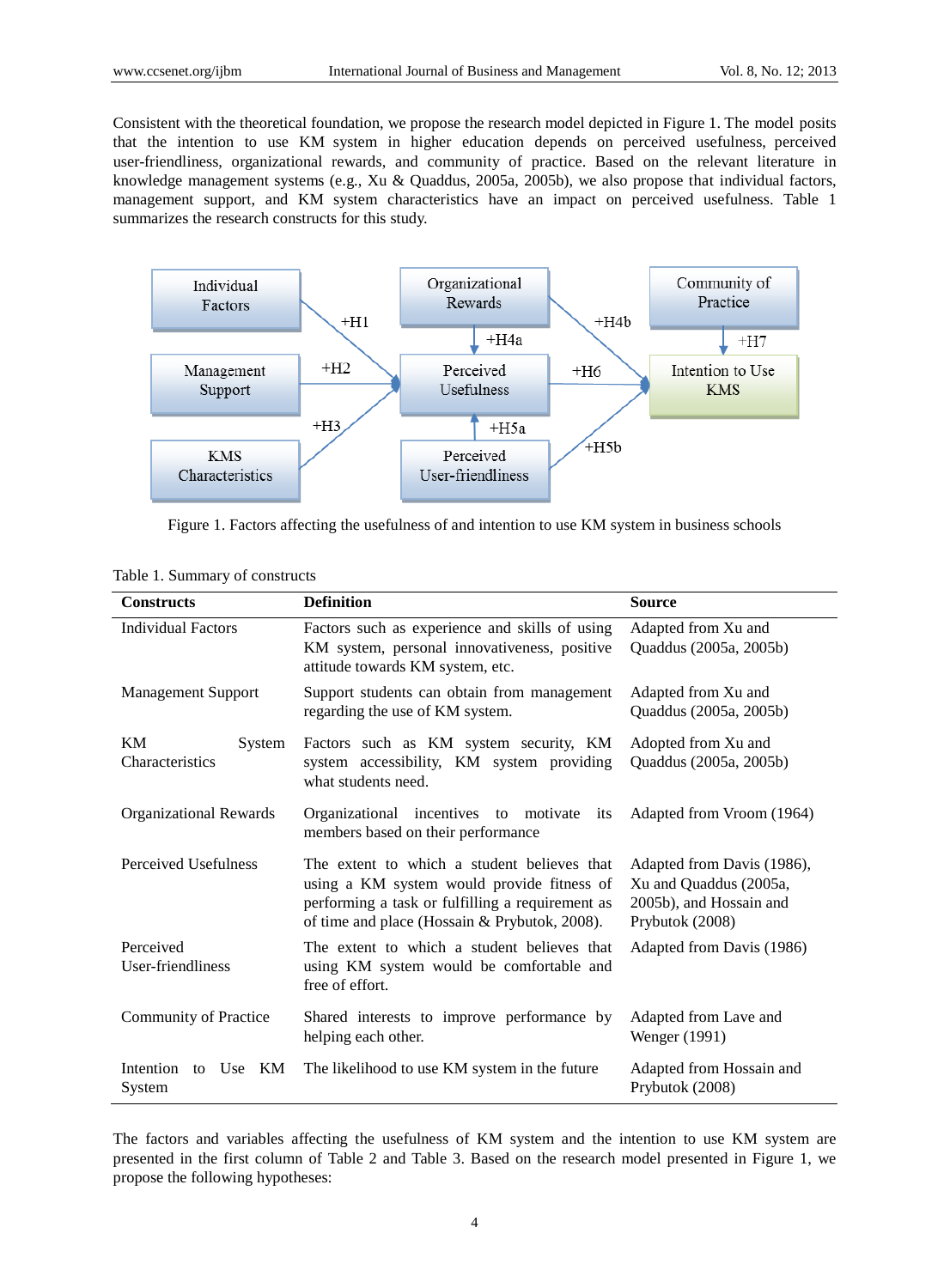H1: Individual factors have a positive influence on perceived usefulness.

H2: Management support has a positive influence on perceived usefulness.

H3: KM system characteristics have a positive influence on perceived usefulness.

H4a: Organizational rewards have a positive influence on perceived usefulness.

H4b: Organizational rewards have a positive influence on intention to use KM system.

H5a: Perceived user-friendliness has a positive influence on perceived usefulness.

H5b: Perceived user-friendliness has a positive influence on intention to use KM system.

H6: Perceived usefulness has a positive influence on Intention to use KM system.

H7: Community of practice has a positive influence on intention to use KM system.

# **4. Methodology**

To study the intention to use knowledge management systems, we are using a hypothetico- deductive method. Based on our model, a survey method was used to collect the data for the study. The survey questionnaire had 48 questions pertaining to the different independent and dependant variables.

We used a convenience sample consisting of 131 undergraduate students enrolled in various business courses in a Canadian University. The respondents are, for the most part, in their second year, so they have experience using the knowledge management systems in the school of business. We used a 5 points Likert scale for the questionnaire with 1= strongly disagree and 5 strongly agree. The questionnaire was administered during class time. Students were told the objectives of our research and that filling out the questionnaire is voluntary and anonymous. There weren't any promises (mark, financial reward or the like) offered to students for filling them out. Out of 131 responses, we had 120 usable responses after deleting 11 incomplete responses.

### **5. Data Analyses and Results**

# *5.1 Factor Analyses*

The data were initially factor analyzed to identify the relevant factors. Separate factor analysis was conducted for each of three types of measures – the independent measures, the intermediate measures, and the dependent measure. The items loaded into factors as expected based on the theory. The cross-loadings were within the acceptable level (<0.40) (Hair et al., 2006). The results of the factor analyses for independent measures, intermediate constructs, and dependent measures are shown in Table 2, Table 3, and Table 4, respectively.

|                                                                              | Component |       |               |   |   |
|------------------------------------------------------------------------------|-----------|-------|---------------|---|---|
| Items                                                                        |           | 2     | $\mathcal{F}$ | 4 | 5 |
| 1. Individual Factors (IF)                                                   |           |       |               |   |   |
| IF2: I like to try new computer technology                                   | 0.815     |       |               |   |   |
| IF6: I like computer technology                                              | 0.798     |       |               |   |   |
| IF1: I have an interest in learning computer technology                      | 0.784     |       |               |   |   |
| IF5: I have the ability to learn computer technology                         | 0.752     |       |               |   |   |
| IF3: I have experience using computer technology                             | 0.652     |       |               |   |   |
| 2. Organizational Rewards (ORR)                                              |           |       |               |   |   |
| OR3: Using my university technology systems makes my<br>learning easy        |           | 0.842 |               |   |   |
| OR2: Using my university technology systems makes my<br>learning interesting |           | 0.781 |               |   |   |
| OR1: Using my university technology systems helps me get<br>good grades      |           | 0.780 |               |   |   |
| OR4: My university technology systems help me interact<br>with my peers      |           | 0.693 |               |   |   |

### Table 2. Rotated component matrix: Independent variables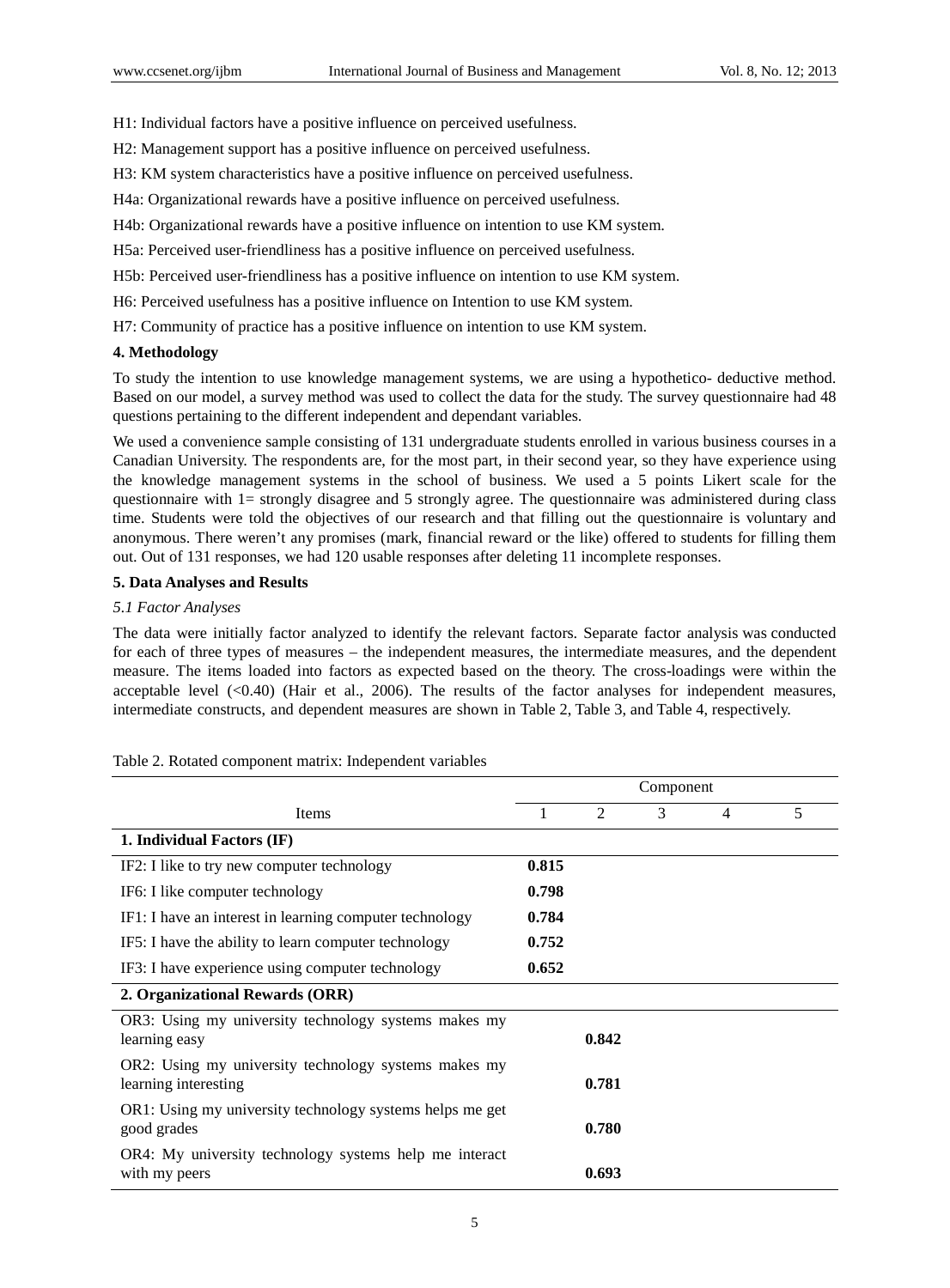| 3. Management Support (MS)                                                                                            |       |       |       |       |       |
|-----------------------------------------------------------------------------------------------------------------------|-------|-------|-------|-------|-------|
| MS3: My university has a team of experienced technical<br>people                                                      |       |       | 0.812 |       |       |
| MS1: I get the help I need from my university Technology<br><b>Help Desk</b>                                          |       |       | 0.799 |       |       |
| MS2: My university offers the training I need to use its<br>technological systems                                     |       |       | 0.793 |       |       |
| MS4: My university takes initiatives to help me with any<br>issue I may have                                          |       |       | 0.767 |       |       |
| 4. Community of Practice (CP)                                                                                         |       |       |       |       |       |
| CP5: It is important that my university's School of Business<br>promotes interaction between students and instructors |       |       |       | 0.830 |       |
| CP6: It is important that my university's School of Business<br>promotes interaction among students                   |       |       |       | 0.819 |       |
| CP4: It is important that my university's School of Business<br>has a suggestion system to collect students' feedback |       |       |       | 0.707 |       |
| CP7: It is important that my university's School of Business<br>promotes interaction among instructors                |       |       |       | 0.706 |       |
| 5. KM System Characteristics (KC)                                                                                     |       |       |       |       |       |
| KC6: I am satisfied with the services provided by it                                                                  |       |       |       |       | 0.751 |
| KC5: I find all I need from it                                                                                        |       |       |       |       | 0.743 |
| KC1: I can access it online from anywhere                                                                             |       |       |       |       | 0.697 |
| KC2: I feel secure using it                                                                                           |       |       |       |       | 0.582 |
| Mean                                                                                                                  | 3.982 | 3.484 | 3.598 | 4.285 | 4.274 |
| <b>Standard Deviation</b>                                                                                             | 0.910 | 0.983 | 0.932 | 0.754 | 0.914 |
| Cronbach's Alpha                                                                                                      | 0.844 | 0.857 | 0.833 | 0.789 | 0.720 |

# Table 3. Rotated component matrix: Intermediary variables

| Items                                                       | Component |                |
|-------------------------------------------------------------|-----------|----------------|
|                                                             | 1         | $\mathfrak{D}$ |
| 1. Perceived User-friendliness (PUF)                        |           |                |
| PUF2: It is simple to learn and use                         | 0.824     |                |
| PUF3: It is easy to get information and knowledge<br>from   | 0.817     |                |
| PUF1: I am able to get what I want from it                  | 0.792     |                |
| PUF6: It is cheap to learn and use                          | 0.732     |                |
| PUF4: It provides flexibility                               | 0.635     |                |
| 2. Perceived Usefullness (PU)                               |           |                |
| PU6: It reduces cost and time of information access and use |           | 0.840          |
| PU5: It enhances learning productivity                      |           | 0.805          |
| PU4: It provides high-tech image                            | 0.303     | 0.644          |
| Mean                                                        | 4.333     | 4.005          |
| <b>Standard Deviation</b>                                   | 0.801     | 1.063          |
| Cronbach's Alpha                                            | 0.849     | 0.720          |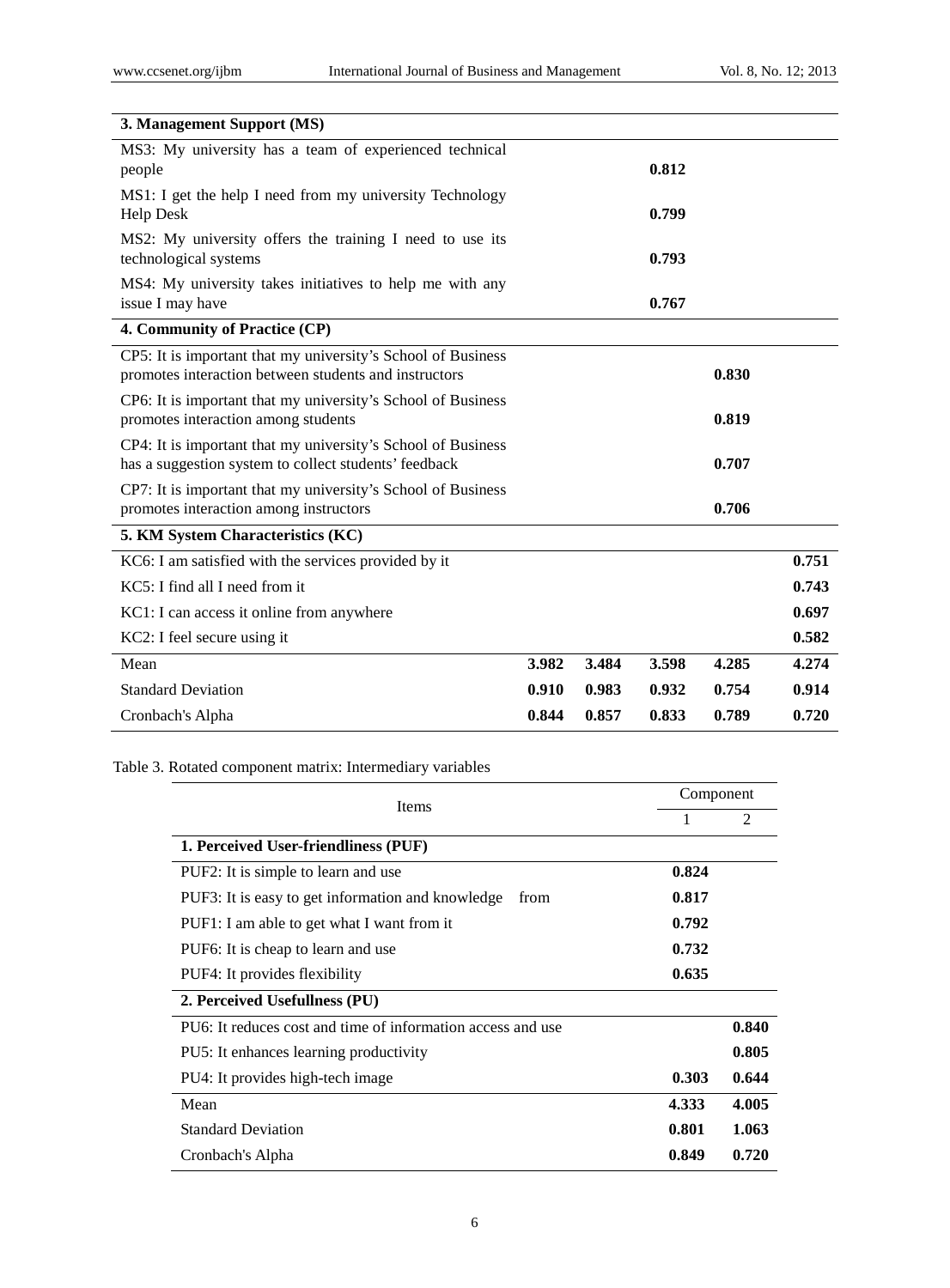# Table 4. Rotated component matrix: Dependent variable

| <b>Items</b>                                                         | Component |
|----------------------------------------------------------------------|-----------|
|                                                                      |           |
| 1. Intention to Use KM System (ITU)                                  |           |
| ITU1: I am ALWAYS comfortable using my university technology systems | 0.828     |
| RITU3: I am NEVER comfortable using my university technology systems | 0.757     |
| ITU4: I am ALWAYS willing to use my university technology systems    | 0.738     |
| RITU6: I am NEVER willing to use my university technology systems    | 0.623     |
| Mean                                                                 | 3.545     |
| <b>Standard Deviation</b>                                            | 1.014     |
| Cronbach's Alpha                                                     | 0.722     |

# *5.2 Reliability and Validity*

We used Cronbach's alpha to check the reliability of the factors. A Cronbach's alpha of 0.65 or higher (Nunnally, 1978) was used as an acceptable value for internal consistency of the measures. The Cronbach's alphas for all the measures including the dependent variable, independent variables, and intermediate variables range from 0.720 to 0.857. These values support the contention that all the factors had adequate reliability. The reliabilities of the factors are shown in Tables 2, 3, and 4. In this study, we examined the item–total correlations to ensure that the factors have acceptable convergent validity. A factor has adequate convergent validity if all of its item–total correlations equal or exceed the recommended criterion of 0.40 (Jayanti & Burns, 1998). Table 5 shows that all item–total correlations of the variables are more than the recommended criterion of 0.40. This supports the contention that the scales have adequate levels of convergent validity. The across factor correlations were then compared to the reliabilities of the scales to check whether the scales displayed adequate discriminant validity (Gaski & Nevin, 1985). A construct has an adequate level of discriminant validity if the reliability of the construct is higher than the correlations between that construct and any other construct (Gaski & Nevin, 1985). Table 6 shows that the scales also have adequate levels of discriminant validity.

|                                                                              | <b>Corrected Item-Total</b><br><b>Correlation</b> | Cronbach's<br><b>Alpha</b> |
|------------------------------------------------------------------------------|---------------------------------------------------|----------------------------|
| <b>Independent Variables</b>                                                 |                                                   |                            |
| 1. Individual Factors (IF)                                                   |                                                   | 0.844                      |
| IF2: I like to try new computer technology                                   | 0.764                                             |                            |
| IF6: I like computer technology                                              | 0.720                                             |                            |
| IF1: I have an interest in learning computer technology                      | 0.686                                             |                            |
| IF5: I have the ability to learn computer technology                         | 0.596                                             |                            |
| IF3: I have experience using computer technology                             | 0.523                                             |                            |
| 2. Organizational Rewards(ORR)                                               |                                                   | 0.857                      |
| OR3: Using my university technology systems makes my learning<br>easy        | 0.782                                             |                            |
| OR2: Using my university technology systems makes my learning<br>interesting | 0.737                                             |                            |
| OR1: Using my university technology systems helps me get good<br>grades      | 0.760                                             |                            |
| OR4:My university technology systems help me interact with my<br>peers       | 0.538                                             |                            |

### Table 5. Scale reliability and convergent validity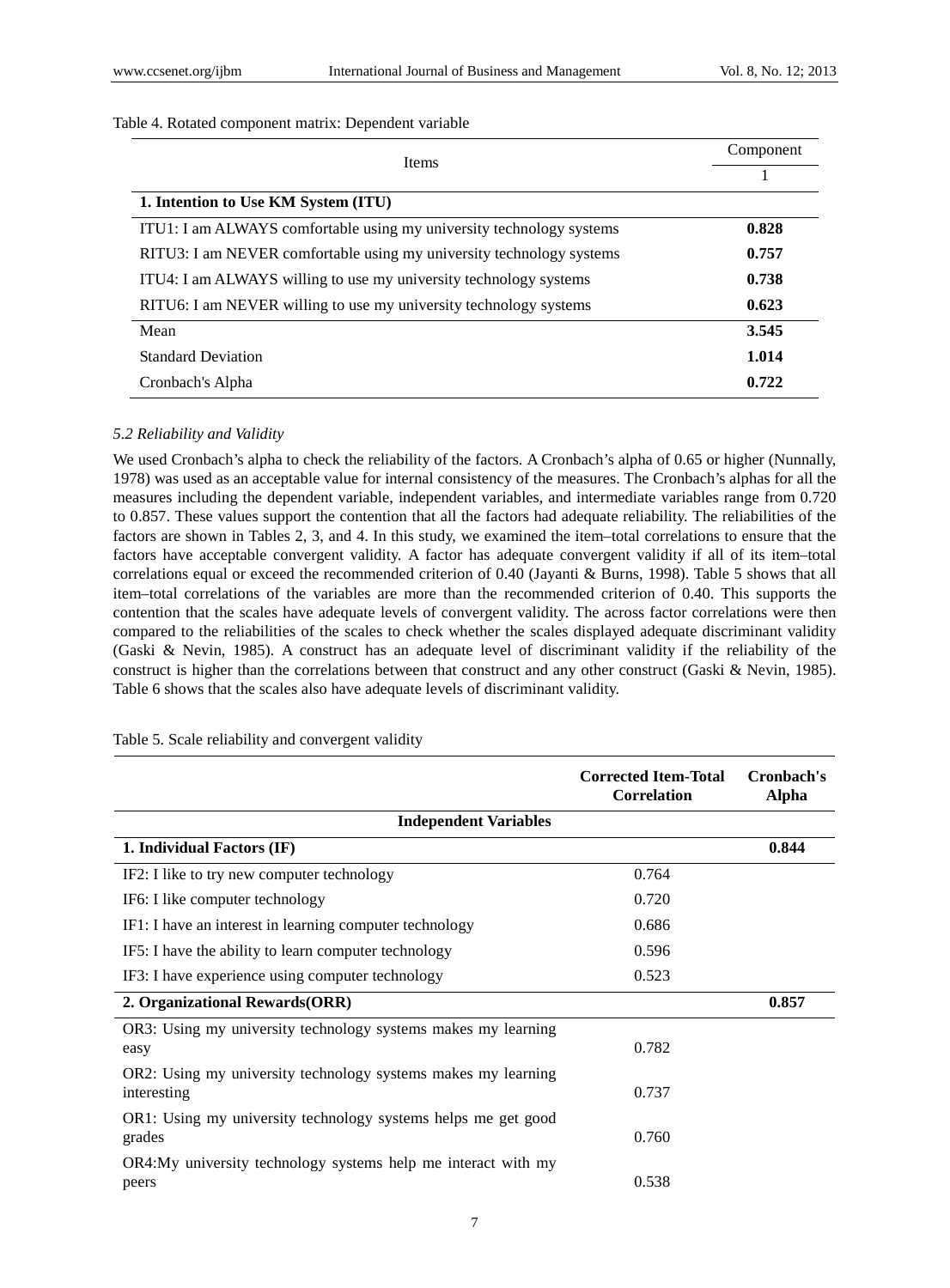| 3. Management Support (MS)                                                                                            |       | 0.833 |
|-----------------------------------------------------------------------------------------------------------------------|-------|-------|
| MS3: My university has a team of experienced technical people                                                         | 0.703 |       |
| MS1: I get the help I need from my university Technology Help<br>Desk                                                 | 0.637 |       |
| MS2: My university offers the training I need to use its<br>technological systems                                     | 0.693 |       |
| MS4: My university takes initiatives to help me with any issue I<br>may have                                          | 0.664 |       |
| 4. Community of Practice (CP)                                                                                         |       | 0.789 |
| CP5: It is important that my university's School of Business<br>promotes interaction between students and instructors | 0.703 |       |
| CP6: It is important that my university's School of Business<br>promotes interaction among students                   | 0.659 |       |
| CP4: It is important that my university's School of Business has a<br>suggestion system to collect students' feedback | 0.510 |       |
| CP7: It is important that my university's School of Business<br>promotes interaction among instructors                | 0.543 |       |
| 5. KM System Characteristics (KC)                                                                                     |       | 0.72  |
| KC6: I am satisfied with the services provided by it                                                                  | 0.669 |       |
| KC5: I find all I need from it                                                                                        | 0.603 |       |
| KC1: I can access it online from anywhere                                                                             | 0.478 |       |
| KC2: I feel secure using it                                                                                           | 0.414 |       |
| <b>Intermediate Variables</b>                                                                                         |       |       |
| 1. Perceived User-friendliness (PUF)                                                                                  |       | 0.849 |
| PUF2: It is simple to learn and use                                                                                   | 0.726 |       |
| PUF3: It is easy to get information and knowledge from                                                                | 0.752 |       |
| PUF1: I am able to get what I want from it                                                                            | 0.726 |       |
| PUF6: It is cheap to learn and use                                                                                    | 0.555 |       |
| PUF4: It provides flexibility                                                                                         | 0.543 |       |
| 2. Perceived Usefulness (PU)                                                                                          |       | 0.72  |
| PU6: It reduces cost and time of information access and use                                                           | 0.545 |       |
| PU5: It enhances learning productivity                                                                                | 0.566 |       |
| PU4: It provides high-tech image                                                                                      | 0.464 |       |
| <b>Dependent Variable</b>                                                                                             |       |       |
| 1. Intention to Use KM System (ITU)                                                                                   |       | 0.722 |
| ITU1: I am ALWAYS comfortable using my university technology<br>systems                                               | 0.472 |       |
| RITU3: I am NEVER comfortable using my university technology<br>systems                                               | 0.424 |       |
| ITU4: I am ALWAYS willing to use my university technology<br>systems                                                  | 0.553 |       |
| RITU6: I am NEVER willing to use my university technology<br>systems                                                  | 0.564 |       |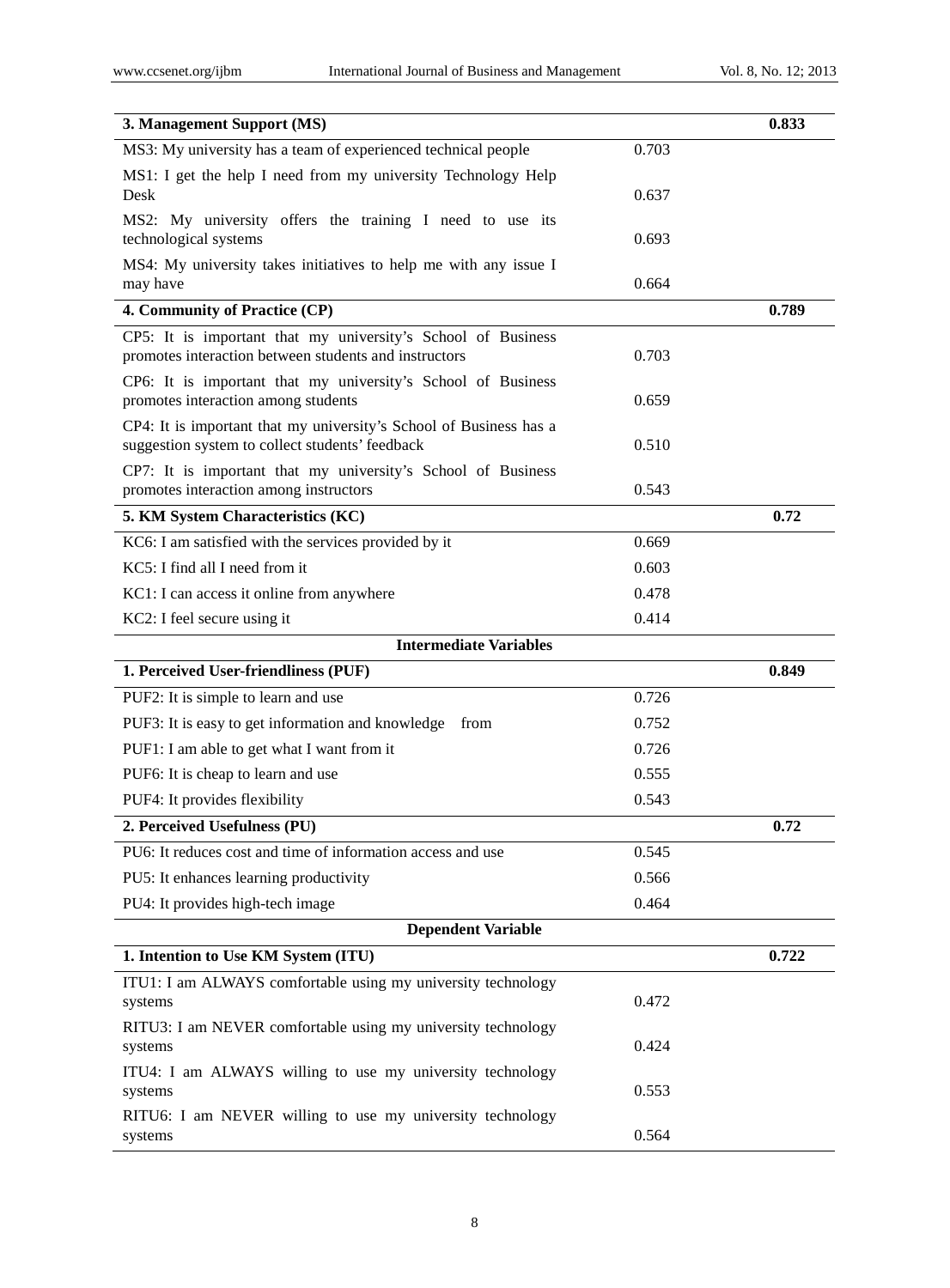|            | <b>PUF</b> | PU    | IF    | <b>ORR</b> | MS    | CP    | KC    |
|------------|------------|-------|-------|------------|-------|-------|-------|
| <b>PUF</b> | $0.849*$   |       |       |            |       |       |       |
| PU         | 0.549      | 0.720 |       |            |       |       |       |
| IF         | 0.089      | 0.205 | 0.844 |            |       |       |       |
| <b>ORR</b> | 0.272      | 0.487 | 0.320 | 0.857      |       |       |       |
| MS         | 0.300      | 0.368 | 0.158 | 0.364      | 0.833 |       |       |
| CP         | 0.191      | 0.108 | 0.319 | 0.296      | 0.125 | 0.789 |       |
| KC         | 0.719      | 0.615 | 0.084 | 0.406      | 0.311 | 0.193 | 0.720 |

### Table 6. Discriminant validity of the constructs

\* The diagonal values are alpha scores.

# *5.3 Regression Analyses*

In order to test the proposed hypotheses proposed in the research model presented in Figure 1, we employed the method of multiple regression analysis. Two multiple regression analyses were conducted. The first multiple regression analysis was used to test whether perceived user-friendliness, perceived usefulness, organizational rewards, and community of practice are significant predictors of intention to use KM system. The results of this regression analysis are presented in Table 7. The second multiple regression analysis was conducted to predict perceived usefulness based on perceived user-friendliness, organizational rewards, individual factors, management support, and KM system characteristics. Table 8 presents the results of the second regression analysis. Summated scores of the respective factors were used to obtain the scores for all the measures.

Table 7. Regression analysis predicting intention to use KM system

| <b>Regression Analysis Predicting ITU</b> |               |             |        |         |       |                   |            |  |  |
|-------------------------------------------|---------------|-------------|--------|---------|-------|-------------------|------------|--|--|
| Predictors                                | Unstd. Coeff. | Std. Coeff. | t-Stat | p-Value | VIF   | <b>Hypothesis</b> | Supported? |  |  |
| <b>PUF</b>                                | 0.197         | 0.183       | 2.120  | 0.036   | 1.413 | $H_{5b}$          | Yes        |  |  |
| <b>ORR</b>                                | 0.147         | 0.176       | 2.034  | 0.044   | 1.423 | $H_{4b}$          | Yes        |  |  |
| PU                                        | 0.255         | 0.319       | 3.374  | 0.001   | 1.697 | H <sub>6</sub>    | Yes        |  |  |
| CP                                        | 0.235         | 0.211       | 2.740  | 0.007   | 1.127 | H <sub>7</sub>    | Yes        |  |  |
| $\mathbb{R}$                              | 0.628         |             |        |         |       |                   |            |  |  |
| $R^2$                                     | 0.395         |             |        |         |       |                   |            |  |  |
| Adjusted $R^2$                            | 0.374         |             |        |         |       |                   |            |  |  |

Table 8. Regression analysis predicting perceived usefulness

| <b>Regression Analysis Predicting PU</b> |               |             |        |         |            |                   |                |  |  |
|------------------------------------------|---------------|-------------|--------|---------|------------|-------------------|----------------|--|--|
| Predictors                               | Unstd. Coeff. | Std. Coeff. | t-Stat | p-Value | <b>VIF</b> | <b>Hypothesis</b> | Supported?     |  |  |
| <b>PUF</b>                               | 0.213         | 0.158       | 1.605  | 0.111   | 2.103      | $H_{5a}$          | No             |  |  |
| <b>ORR</b>                               | 0.245         | 0.234       | 2.907  | 0.004   | 1.418      | $H_{4a}$          | Yes            |  |  |
| IF                                       | 0.080         | 0.068       | 0.943  | 0.348   | 1.123      | $H_1$             | N <sub>0</sub> |  |  |
| <b>MS</b>                                | 0.123         | 0.111       | 1.489  | 0.139   | 1.219      | H <sub>2</sub>    | N <sub>0</sub> |  |  |
| KC                                       | 0.459         | 0.367       | 3.575  | 0.001   | 2.304      | $H_3$             | Yes            |  |  |
| $\mathbf R$                              | 0.691         |             |        |         |            |                   |                |  |  |
| $R^2$                                    | 0.477         |             |        |         |            |                   |                |  |  |
| Adjusted $R^2$                           | 0.454         |             |        |         |            |                   |                |  |  |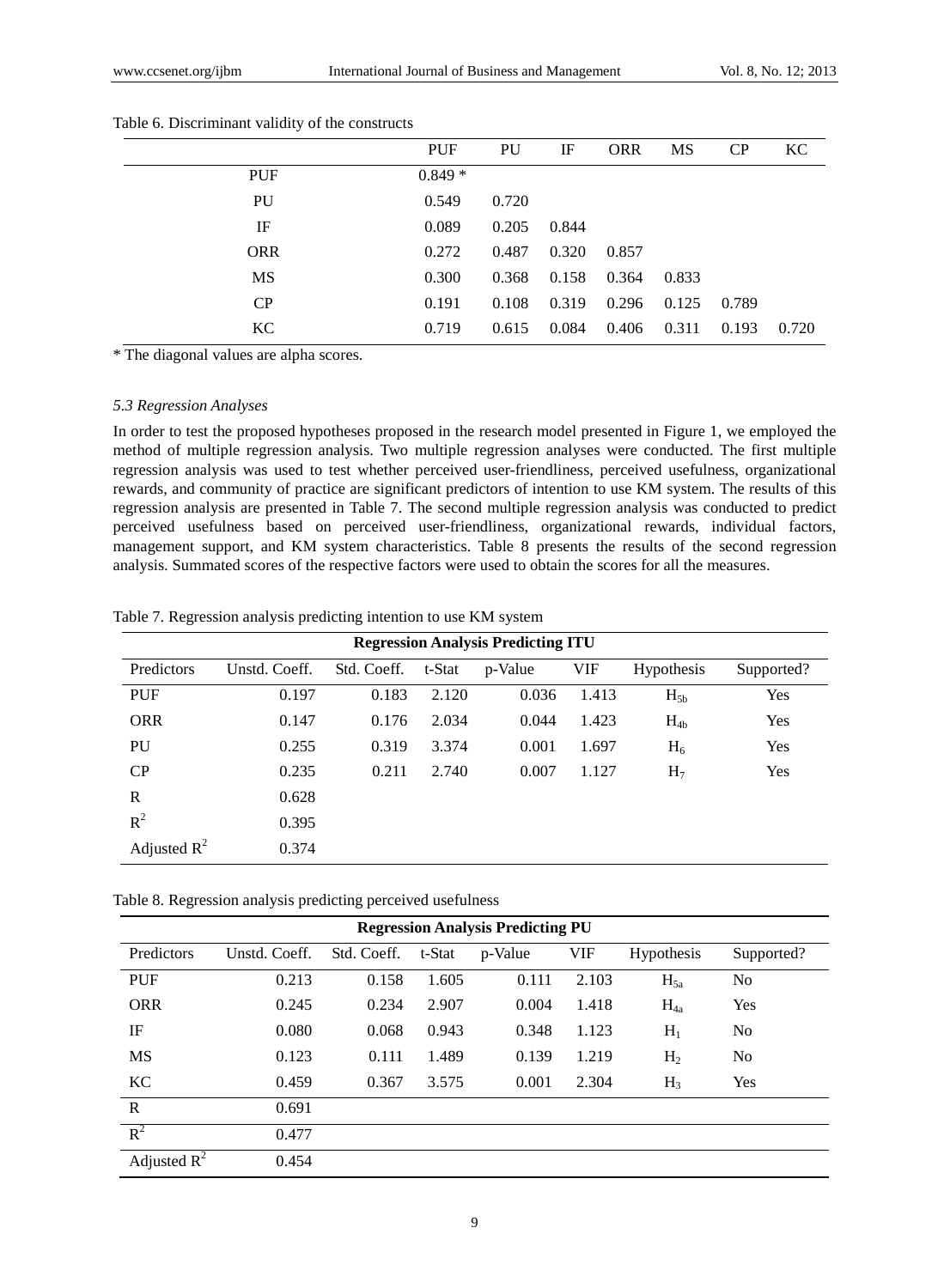# *5.4 Testing Regression Assumptions*

To test that there is no violation of assumptions underlying the multiple regression analyses, we conducted the runs test, Levene's test and Kolmogorov–Smirnov test. These tests show that the assumptions of randomness, constancy of variance, and normality are not violated. In addition, the VIFs and condition indexes are within acceptable levels (VIFs *<* 4.00 and condition indexes *<* 30.00). Therefore, there is no evidence of multicollinearity.

# **6. Discussion, Limitations and Future Direction**

### *6.1 Discussion and Implications*

The results show that perceived user-friendliness, perceived usefulness, organizational rewards, and community of practice are significant predictors of intention to use KM systems. The results also show that organizational rewards and KM system characteristics have a positive impact on perceived usefulness. However, the results also show insufficient evidence for support of three hypotheses (H1, H2, and H5a). This suggests that individual factors and management support have no significant influence on perceived usefulness, and that perceived user-friendliness plays insignificant role in predicting perceived usefulness.

The findings suggest that business schools need to focus on usefulness and practical relevance of knowledge captured in knowledge management systems. This is in line with the current debate in management education regarding the appropriateness of methods employed to teach business knowledge (Chia, 2005; Donaldson, 2002; Ghoshal, 2005; Leavitt, 1989; Mintzberg & Gosling, 2002; Pfeffer & Fong, 2002; Pfeffer, 2007; Rubin & Dierdorff, 2009). Organizational rewards being a significant predictor of intention to use KM systems corroborate the expectancy theory. Therefore, it is important for business school to communicate on the usefulness of their KM systems but also to encourage its usage through different incentives. For example, if students perceive that KM systems would make their learning easier or more interesting, they will be more willing to use it.

The "community of practice" (Lave & Wenger, 1991) construct captures the social and people oriented KM systems. This construct has a direct and positive influence on intention to use KM systems as shown in Table 7. However, one may say that students are willing to use a "community of practice" only if doing so is rewarding, and if it is easy to use and useful. In other words, perceived usefulness, perceived user-friendliness and organizational rewards may be some intermediate variables between the "community of practice" and the intention to use KM systems.

# *6.2 Limitations and Future Direction*

There are a number of limitations of this study. First, data have been collected from a convenience sample of students of only one business school. The results from such a sample impose some limitations on the generaligability of the findings. Future research may test and validate the model by collecting data from multiple business schools. Second, though the research model presented in this study is based on the extant literature of the adoption of KM systems, we do not claim that an exhaustive list of factors has been identified. Future research may extend the model by adding constructs that can complement the model. Finally, future studies should consider using qualitative methods such as focus group discussions and case studies to revalidate the model instead of and in addition to quantitative survey method.

### **References**

- Alavi, M., & Leidner, D. E. (2001). Review: Knowledge management and knowledge management systems: Conceptual foundations and research issues. *MIS Quarterly, 25*(1), 107-136. http://dx.doi.org/10.2307/3250961
- Argyris, C. (1982). *Reasoning, learning, and action: Individual and organizational* (1st ed.). San Francisco: Jossey-Bass.
- Argyris, C., & Schön, D. A. (1978). *Organizational learning*. Reading, Mass.: Addison-Wesley Pub. Co.
- Arntzen, A. A. B., Worasinchai, L., & Ribiere, V. M. (2009). An insight into knowledge management practices at Bangkok University. *Journal of Knowledge Management, 13*(2), 127-144. http://dx.doi.org/10.1108/13673270910942745
- Badawy, M. K. (1976). The management clinic: Meeting the challenge of relevancy in management education. *Academy of Management Review, 1*(4), 129-133.
- Bénézech, D., Lambert, G., Lanoux, B., Lerch, C., & Loos-Baroin, J. (2001). Completion of Knowledge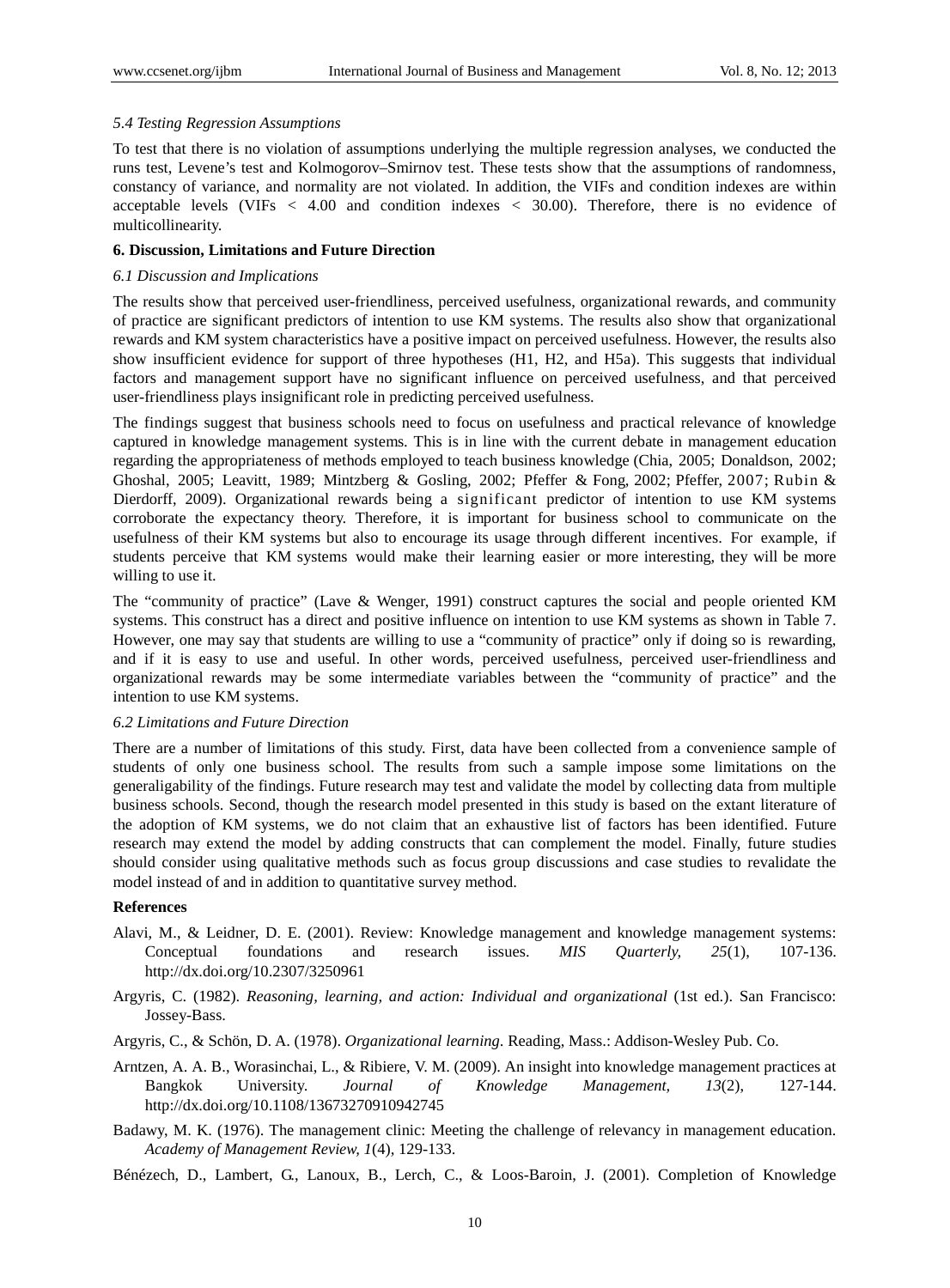Codification: An Illustration Through the ISO 9000 Standards Implementation Process. *Research Policy, 30*(9), 1395-1407. http://dx.doi.org/10.1016/S0048-7333(01)00158-5

Birnik, A., & Billsberry, J. (2008). Reorienting the business school agenda: The case for relevance, rigor, and righteousness. *Journal of Business Ethics, 82*(4), 985-999. http://dx.doi.org/10.1007/s10551-007-9607-x

Boyatzis, R. E. (1982). *The competent manager: A model for effective performance*. New York, NY: John Wiley.

- Brown, J. S., & Duguid, P. (2001). Knowledge and organization: A social-practice perspective. *Organization Science, 12*, 198-213. http://dx.doi.org/10.1287/orsc.12.2.198.10116
- Cannon, M. D., & Witherspoon, R. (2005). Actionable feedback: Unlocking the power of learning and performance improvement. *Academy of Management Perspectives, 19*(2), 120-134.
- Cataldo, C. G. (2009). Cultivating communities of practice: A guide to managing knowledge. *Academy of Management Learning & Education, 8*(2), 301-303. http://dx.doi.org/10.5465/AMLE.2009.41788855
- Chia, R. (2005). The aim of management education: Reflections on mintzberg's managers not MBAs. *Organization Studies (01708406), 26*(7), 1090-1092. http://dx.doi.org/10.1177/017084060502600707
- Chia, R., & Holt, R. (2008). The nature of knowledge in business schools. *Academy of Management Learning & Education, 7*(4), 471-486. http://dx.doi.org/10.5465/AMLE.2008.35882188
- Chua, A. Y. K., & Heng, S. K. (2010). A knowledge management perspective on Art Education. *International Journal of Information Management, 30*, 326-334. http://dx.doi.org/10.1016/j.ijinfomgt.2009.12.002
- Cohendet, P., & Meyer-Krahmer, F. (2001). The theoretical and policy implications of knowledge codification. *Research Policy, 30*(9), 1563-1591. http://dx.doi.org/10.1016/S0048-7333(01)00168-8
- Cortada, J. W., & Woods, J. A. (Eds.) (2000). *The knowledge management yearbook: 2000-2001*. Butterworth Heinemann, Boston, MA.
- Cowan, R., David, P. A., & Foray, D. (2000). The explicit economics of Knowledge codification and tacitness. *Industrial and Corporate Change, 6*(2), 211-253. http://dx.doi.org/10.1093/icc/9.2.211
- Davenport, T. H., De Long, D. W., & Beers, M. C. (1998). Successful knowledge management projects. *Sloan Management Review, 39*(2), 43-57.
- Davis, F. D. (1986). Perceived usefulness, perceived ease of use, and user acceptance of information technology. *MIS Quarterly, 13*, 318-339.
- Davis, F. D., Bagozzi, R. P., & Warshaw, P. R. (1989). User acceptance of computer technology: A comparison of two theoretical models. *Management Science, 35*, 982-1003. http://dx.doi.org/10.1287/mnsc.35.8.982
- Dewey, J. (1896). The reflex arc concept in psychology. In J. A. Boydston (Ed.), *John Dewey: The early works, 1882-1898* (vol. 5; pp. 96-109). Carbondale, IL: Southern Illinois University Press.
- Donaldson, L. (2002). Damned by our own theories: Contradictions between theories and management education. *Academy of Management Learning & Education, 1*(1), 96-106. http://dx.doi.org/10.5465/AMLE.2002.7373701
- Ellis, S., & Davidi, I. (2005). After-event reviews: Drawing lessons from successful and failed experience. *Journal of Applied Psychology, 90*(5), 857-871. http://dx.doi.org/10.1037/0021-9010.90.5.857
- Ensor, J., Cottam, A., & Band, C. (2001). Fostering knowledge management through the creative work environment: A portable model from the advertising industry. *Journal of Information Science, 27*(3), 147-155. http://dx.doi.org/10.1177/016555150102700304
- Feldman, D. C. (2005). The food's no good and they don't give us enough: Reflections on mintzberg's critique of MBA education. *Academy of Management Learning & Education, 4*(2), 217-220. http://dx.doi.org/10.5465/AMLE.2005.17268569
- Fenwick, T. (2005). Ethical dilemmas of critical management education: Within classrooms and beyond. *Management Learning, 36*(1), 31-48. http://dx.doi.org/10.1177/1350507605049899
- Friga, P. N., Bettis, R. A., & Sullivan, R. S. (2003). Changes in graduate management education and new business school strategies for the 21st century. *Academy of Management Learning & Education, 2*(3), 233-249. http://dx.doi.org/10.5465/AMLE.2003.10932123
- Gaski, J. F., & Nevin, J. R. (1985). The differential effects of exercised and unexercised power sources in a marketing channel. *Journal of Marketing Research, 22*(2), 130-142. http://dx.doi.org/10.2307/3151359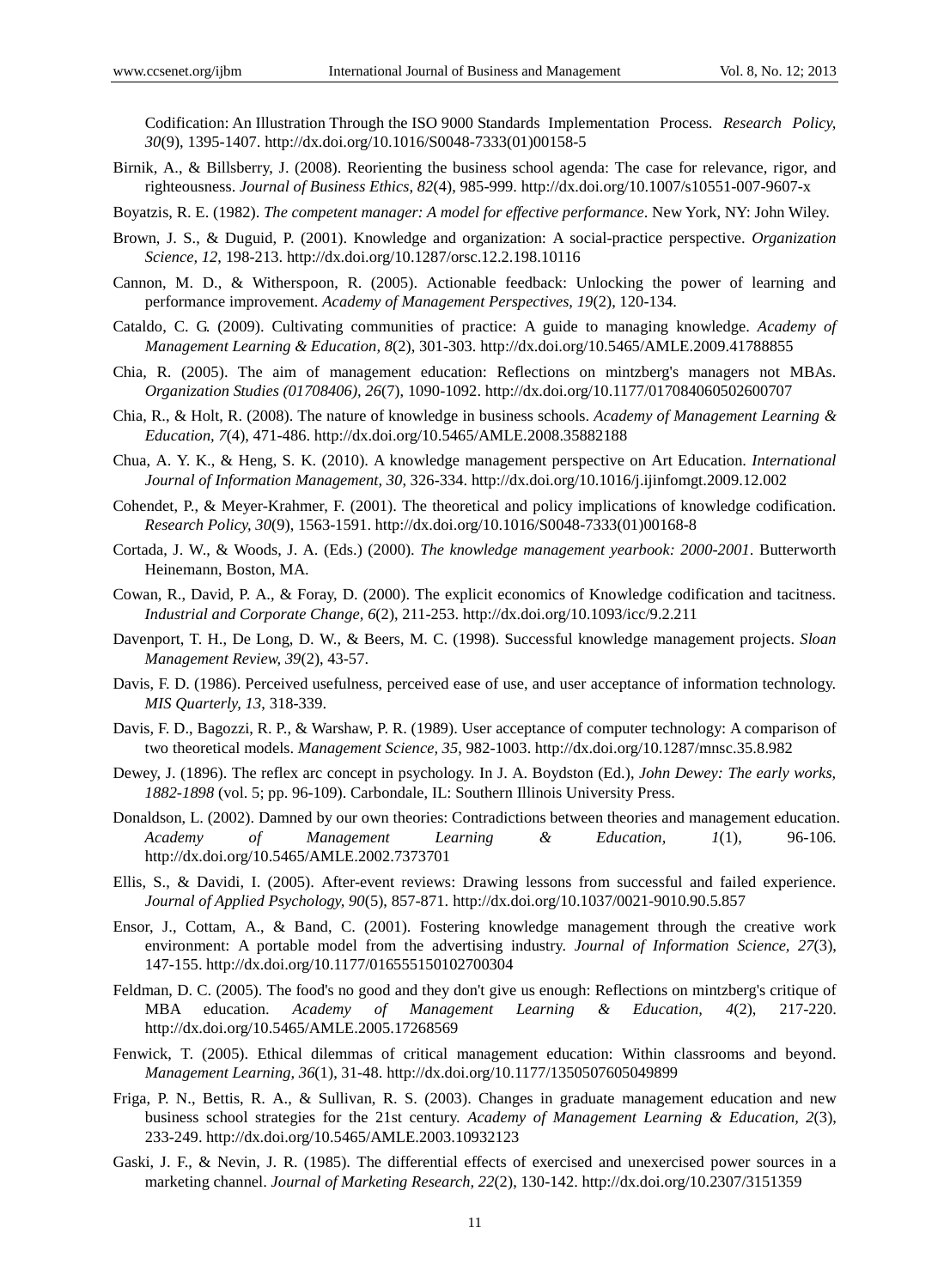- Ghoshal, S. (2005). Bad management theories are destroying good management practices. *Academy of Management Learning & Education, 4*(1), 75-91. http://dx.doi.org/10.5465/AMLE.2005.16132558
- Glaser, R. (1984). Education and thinking: The role of knowledge. *American Psychologist, 39*, 93-104. http://dx.doi.org/10.1037/0003-066X.39.2.93
- Gray, P. H. (2000). The effects of knowledge management systems on emergent teams: Towards a research model. *Journal of Strategic Information Systems, 9*(2/3), 175-191. http://dx.doi.org/10.1016/S0963-8687(00)00040-8
- Hair, J. F., Anderson, R. E., Tatham, R. L., & Black, W. C. (2006). *Multivariate Data Analysis* (6th ed.). Upper Saddle River, NJ: Prentice-Hall.
- Hansen, A. H., & Moussouri, T. (2004). 'Fuzzy' boundaries: Communities of practice and exhibition teams in European natural history museums. *Museum and Society, 2*(3), 161-174.
- Hossain, M. M., & Prybutok, V. R. (2008). Consumer acceptance of RFID technology: An exploratory study. *IEEE Transactions on Engineering Management, 55*(2), 316-328. http://dx.doi.org/10.1109/TEM.2008.919728
- Huber, G. P. (1991). Organizational learning: The contributing processes and the literatures. *Organization Science, 2*(1), 88. http://dx.doi.org/10.1287/orsc.2.1.88
- Jayanti, R. K., & Burns, A. C. (1998). The antecedents of preventive health care behavior: An empirical study. *J. Acad. Market. Sci., 26*(1), 6-15. http://dx.doi.org/10.1177/0092070398261002
- Johannessen, J. A., Olaisen, J., & Olsen, B. (2001). Mismanagement of tacit knowledge: The importance of tacit knowledge, the danger of information technology and what to do about it. *International Journal of Information Management, 21*(1), 3-20. http://dx.doi.org/10.1016/S0268-4012(00)00047-5
- Kankanhalli, A., Tan, B. C. Y., & Wei, K. K. (2005). Contributing knowledge to electronic knowledge repostitories: An empirical investigation. *MIS Quarterly, 29*(1), 113-143.
- Katzenbach, J. R., & Smith, D. K. (1993). *The wisdom of teams: Creating the high-performance organization.* Boston, Mass.: Harvard Business School Press.
- Kim, D. H. (1993). The Link between individual and organizational learning. *Sloan Management Review, 35*(1), 37-50.
- Kimble, C., & Bourdon, I. (2008). Some success factors for the communal management of knowledge. *International Journal of Information Management, 28*(6), 461-467. http://dx.doi.org/10.1016/j.ijinfomgt.2008.08.007
- Lambert, G., & Lerch, C. (1999). Normes et codification : une étude des référentiels ISO 9000. *Revue Française de Gestion Industrielle, 18*(4), 63-80.
- Lambert, G., & Ouedraogo, N. (2006). Organiser la création de connaissances en entreprise: une analyse des points de passage organisationnels entre le système de management de la qualité et le knowledge management. In Azan, W., Bares, F., & Cornolti, C. (Eds.), *Logiques de création: enjeux théoriques et management* (pp. 59-82).
- Lambert, G., & Ouedraogo, N. (2007). L'approche processus comme vecteur de mutation vers une organisation apprenante: le cas d'une grande banque française. *Management International, 11*(4), 31-48.
- Lave, J., & Wenger, E. (1991). *Situated Learning: Legitimate Peripheral Participation*. Cambridge: Cambridge University Press. http://dx.doi.org/10.1017/CBO9780511815355
- Leavitt, H. J. (1989). Educating our MBAs: On teaching what we haven't taught. *California Management Review, 31*(3), 38.
- Lin C., & Wu, C. (2005). A knowledge creation model for ISO 9001:2000. *Total Quality Management, 16*(5), 657-670. http://dx.doi.org/10.1080/14783360500077625
- Martínez, Z. L., Toyne, B., & Menger, R. A. (2000). Research expectations at business schools: Responding to changing business education pressures. *Journal of Marketing Management, 16*(7), 761-778. http://dx.doi.org/10.1362/026725700784672890
- Massey, D. S., Durand, J., & Malone, N. J. (2002). *Beyond Smoke and Mirrors: Mexican Immigration in an Era of Economic Integration*. New York: Russell Sage Foundation.